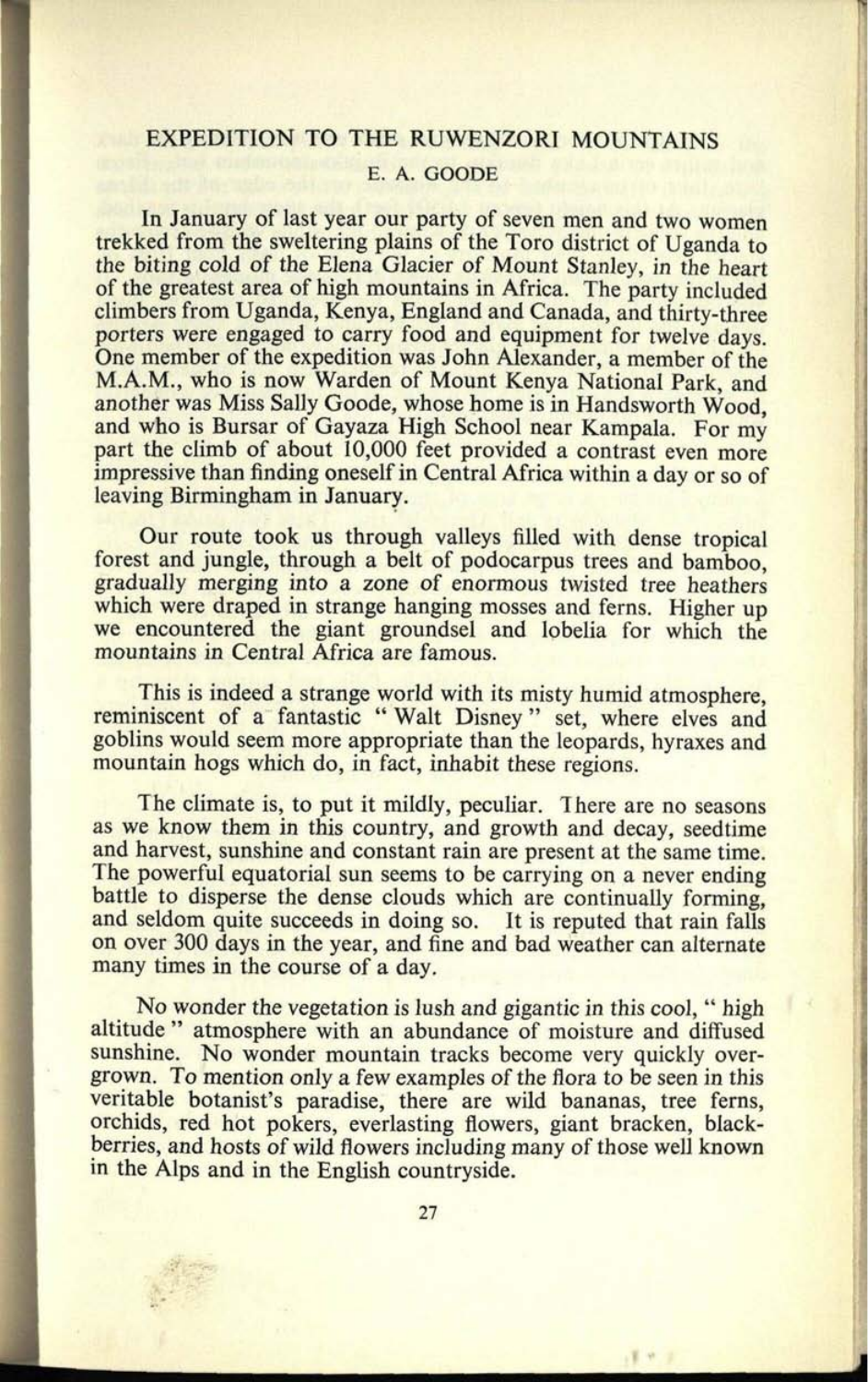Through this sort of country we made our way, passing the dark and rather eerie Lake Bujuku, to the Bujuku mountain hut. From here, four of us climbed to the bivouac on the edge of the Elena glacier. At this height (about 14,500 feet), the snow level is reached, and the scene is one of perpetual winter. Icy winds whistle across the glacier depositing their moisture in the form of flaky hoar frost on the rocks, and stormy blizzards sweep across the mountain tops. If you happen to be on a glacier when the overhead sun does burst through the clouds, the glare is terrific, and, without snow goggles and liberal applications of glacier cream, you would be in a bad way. When the mist blows up again, the temperature will suddenly drop to well below freezing point, giving rise to the formation of wonderful icicles along the cornices and ice-falls.

The Elena Glacier rises steeply, and then flattens on to the grea<sup>t</sup> Stanley Plateau—a large area of snow and ice from which the twin summits of Margherita and Alexandra rise. These two peaks (16,794 feet and 16,726 feet respectively) looked tremendous in the early morning sunshine. They are plastered with magnificent masses of ice and snow, suggestive of vast wedding cakes. Five of the party managed to climb Alexandra, but three attempts to "bag" Margherita failed owing to the difficulty in finding a route in the changeable weather conditions. The climb of Alexandra involved, among other things, turning some ice-falls, and cutting steps up a 60 degree ice slope before the summit ridge was reached. From here we were hopeful of being able to see down into the Belgian Congo, but when the mist cleared temporarily, all we could see was a boiling sea of cumulus stretching way out to the horizon.

Mount Speke and Mount Baker are also very fine mountains, but do not present quite the same climbing difficulties. From the Bujuku Hut five members climbed the Vittorio Emmanuelo summit (16,079 feet) of Speke. We had intended to move over the Scott Elliot Pass to Kitandara in order to have a day's climbing on Mount Baker (15,987 feet), but we were forced to abandon this owing to illness in the party, and to start moving down a day earlier.

As a result of tiredness and sickness, we straggled somewhat on one of the marches on the way down, and some of us were overtaken by darkness in the forest with about an hour's march to the Nynambitaba Hut, but we managed to complete the journey with the aid of lanterns and torches without mishap. On our last day's trek, much of the route had been smashed down by elephants, and later we saw several on the other side of the Mobuku valley.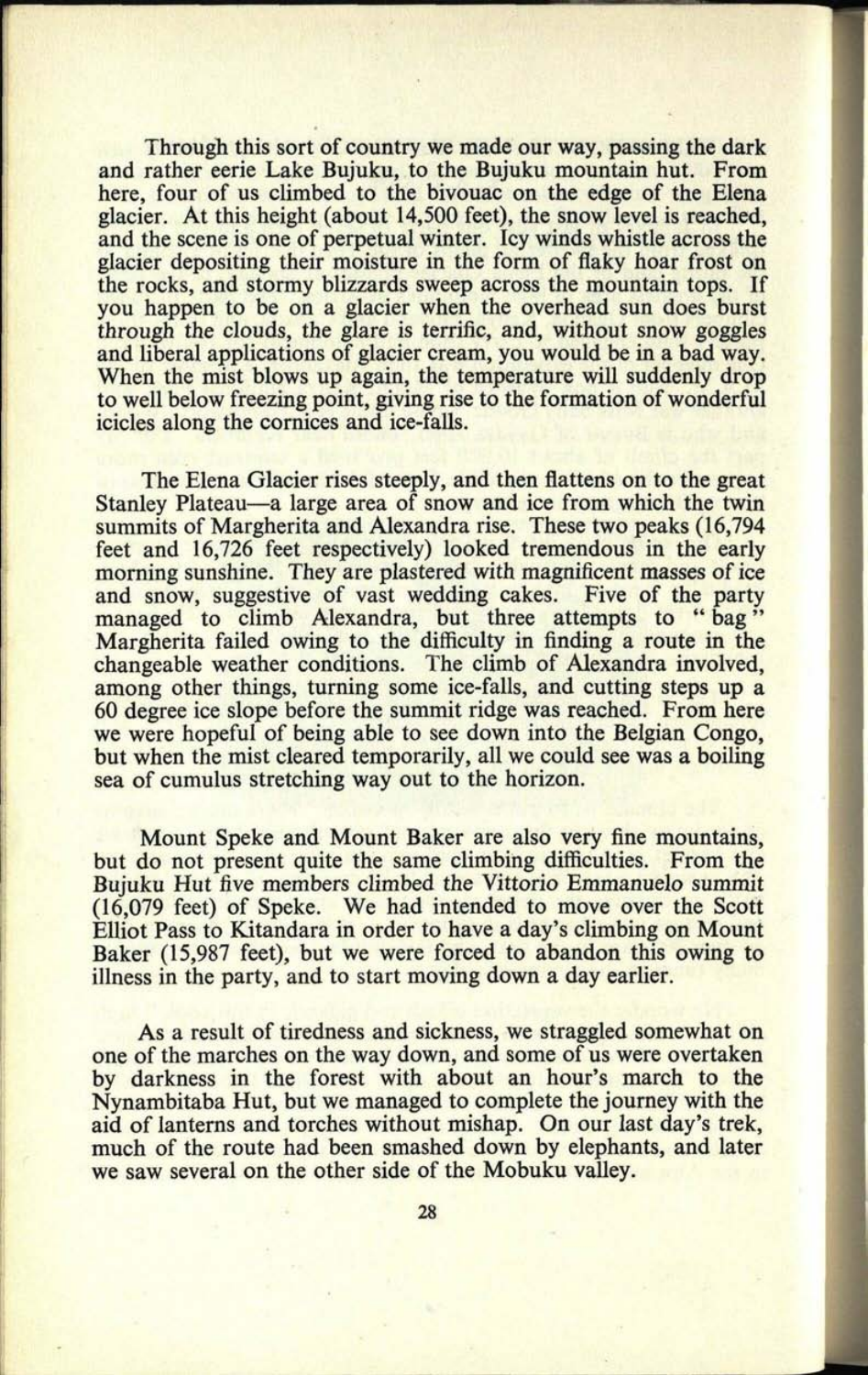There is still plenty of pioneering work to be done in the Ruwenzori, notwithstanding the fact that the number of expeditions to this part of the world is increasing. The main difficulty in climbing some of the lesser known peaks lies in the laborious business of cutting tracks through the dense undergrowth.

In the second century, Ptolemy and the Arab geographers wrote that the source of the River Nile was a range of snow mountains, and this was believed to be mere legend until the great explorer H. M. Stanley saw the snow-covered peaks in 1875. The air of mystery which has surrounded the range is reflected in the old name of " Mountains of the Moon," and is probably due to the fact that it is so rarely possible to see any more than the foothills from the surrounding plains. The high mountains cannot normally be seen through the heavy heat haze and cumulus.

This twelve-day expedition now seems like a strange dream, and I often wonder if I shall ever have another opportunity of visiting this fabulous part of the world. Anyway, the fascination remains.



29

I \*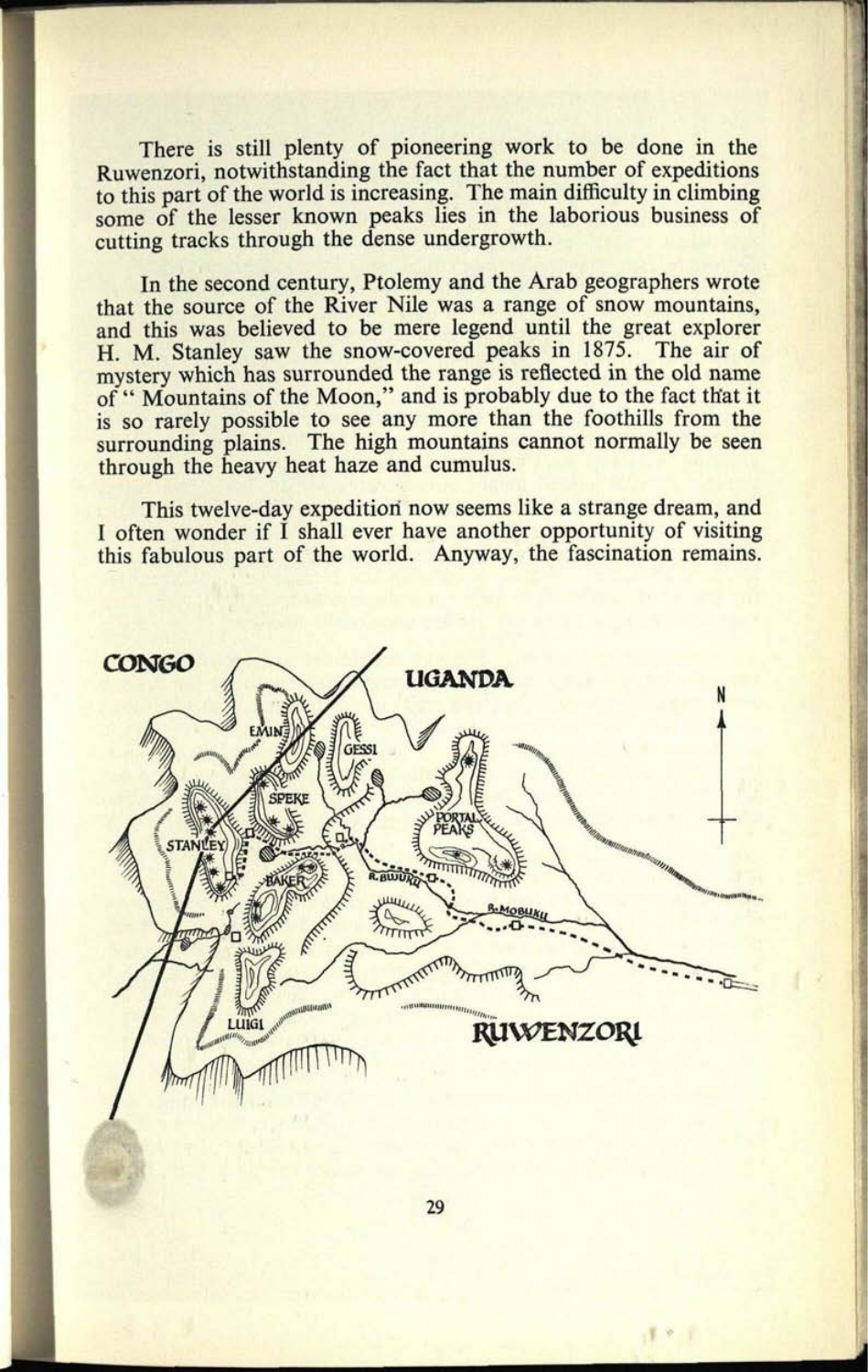